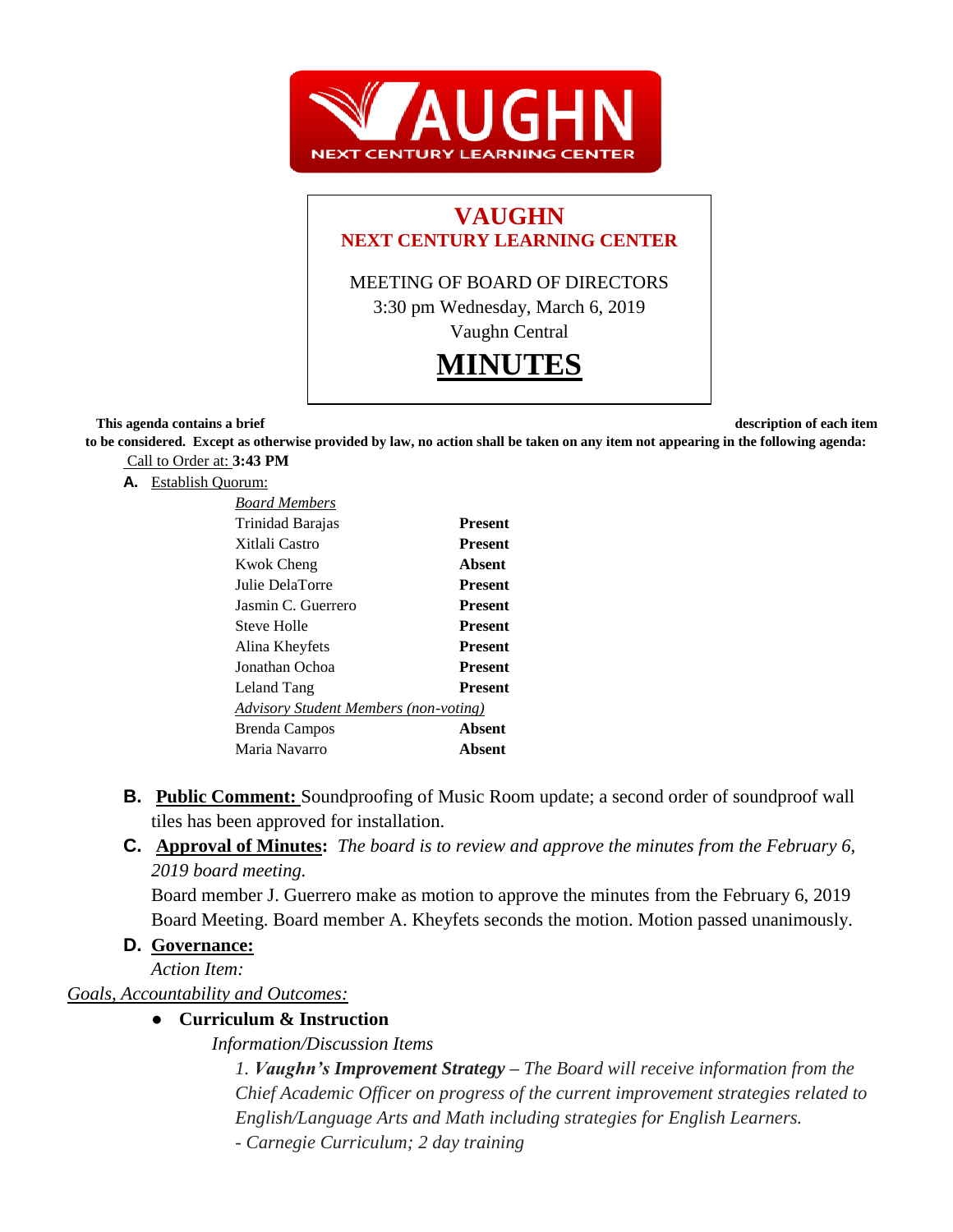*- Chromebooks rollout to occur in the fall. Not a 1-to-1 ratio. 6 per classroom.*

*- EL Achieve & Math Solutions – Provide Curriculum & PD*

*- Teachers have requested in class support and training*

*2. Hiring of additional staff- The Board will hear from the Chief Executive Officer on identifying additional staff in support of Vaughn's educational plan.*

- *- Advertised a Mainland Curriculum Coordinator*
- *- Opening of a Lead Teacher*
- *- Pandaland – focus more support on the EL population based on data*
- *- Proposal of an Instructional Lead school leader for Primary Grades*
- *- Proposal of an additional Counselor at M.I.T. – Counselors will loop with the cohorts beginning with 6th all the way to 8th grade.*

#### ● *Business*

Action Item

*1. 2018-19 Second Interim Financial Report - The Board will review, discuss and adopt Vaughn's 2nd interim financial report ending 1/31/2019 which includes actual and projected revenues and expenditure as well as comparison to Board approved budget.*

Board member J. Ochoa makes a motion to adopt Vaughn's 2nd interim financial report ending 1/31/2019 which includes actual and projected revenues and expenditure as well as comparison to Board approved budget. Board member J. De La Torre seconds the motion. The motion passed unanimously. Board member K.Y. abstained from voting*.*  Information/Discussion Items

- *Investment Update - Board Treasurer, K.Y. Cheng will provide the Board with current status of Vaughn's Money Market Account in Vanguard (\$5,000,000).*
- *New Facilities Update -Facilities Consultant will provide the Board with an update on timeline and budget projection related to Vaughn's new facilities: VISA and MIT Performing Arts buildings.*
- **Partnership/School Site Council**  *Information/Discussion Items:*
	- *1. School Business Committee- Board member Trinidad Barajas will provide the Board with an update on the progress of the School Business Committee.*
- *- Items that were prioritized by committee:*
- *School Psychologist Assistant*
- *Panda – Lead Intervention Support for Math*
- *Additional Counseling Assistance*
- *Behavior Support Coordinator*
- *Panda Land – Security Guard*
- *Change in Hourly Rate for Preschool TA's (\$25/hr) – Sub rate is higher*
- *Director of Elementary Instruction*
- *Counselor specifically for Academics at VISA*
- *Counselor at MIT to allow counselors to follow cohort for duration of MS years.*
- *Athletic Budget to increase by \$25,000 for VISA*

# **E. Board Member Comments/Future Agenda Items**

*- Pre-K; Support the staff in clarification of the role and responsibilities with Pre-K; work days, etc.*